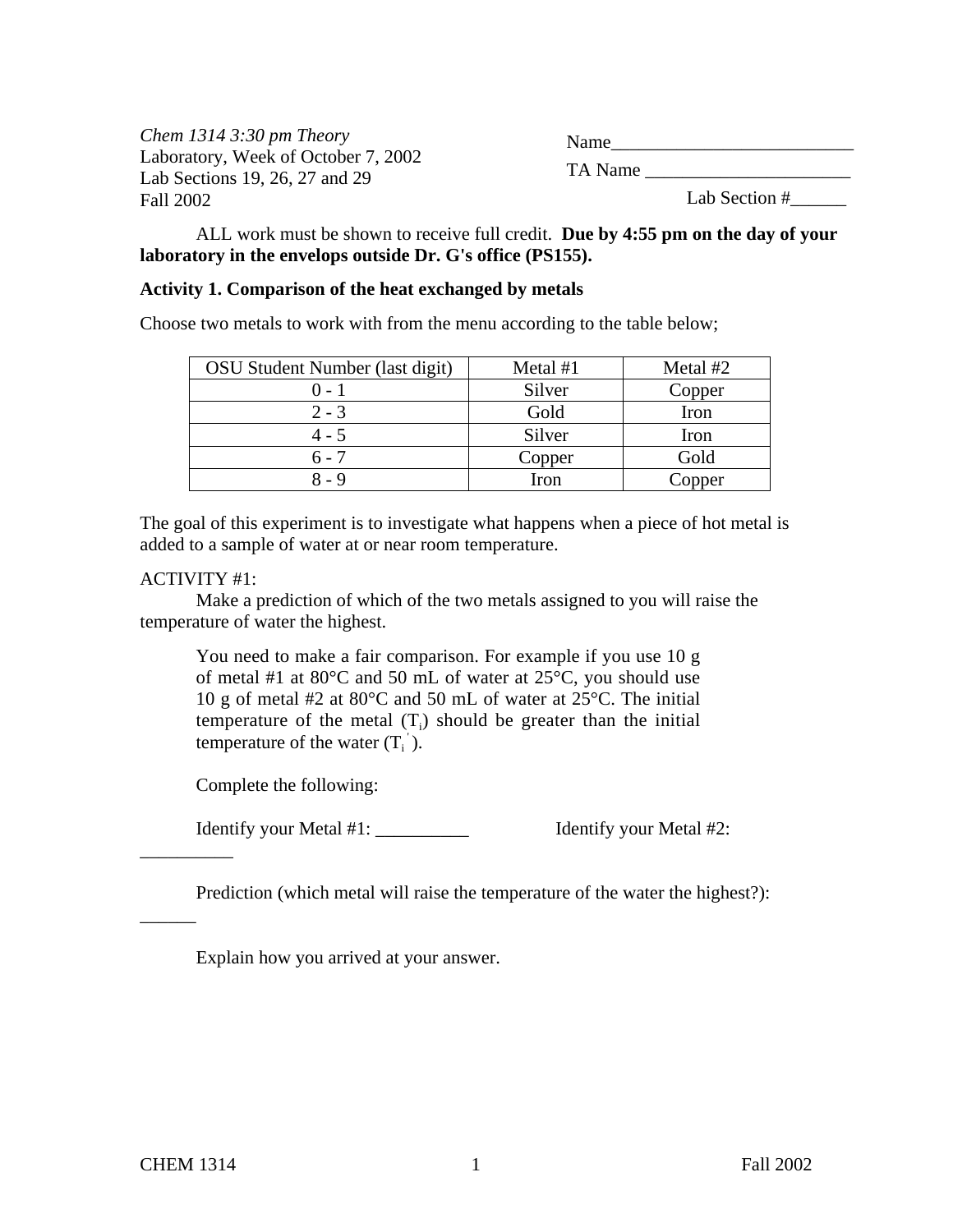Use the computer simulation to do your experiment. Record your data below. The specific heat of water is 4.18 J  $\frac{1}{g \cdot {}^{\circ}C}$ . The density of water is 1.00 g/mL.

DATA:

| Experiment #1 |             |             |             |
|---------------|-------------|-------------|-------------|
|               | <b>Mass</b> | Initial     | Final       |
|               |             | Temperature | Temperature |
| Metal         |             |             |             |
| '#1           |             |             |             |
| Water         |             |             |             |
|               |             |             |             |

| Experiment #2 |             |             |             |
|---------------|-------------|-------------|-------------|
|               | <b>Mass</b> | Initial     | Final       |
|               |             | Temperature | Temperature |
| Metal         |             |             |             |
| #2            |             |             |             |
| Water         |             |             |             |
|               |             |             |             |

Did your prediction match your experimental results? Explain.

In the two experiments above, heat was transferred from

 $\hbox{tot}$  to  $\hbox{tot}$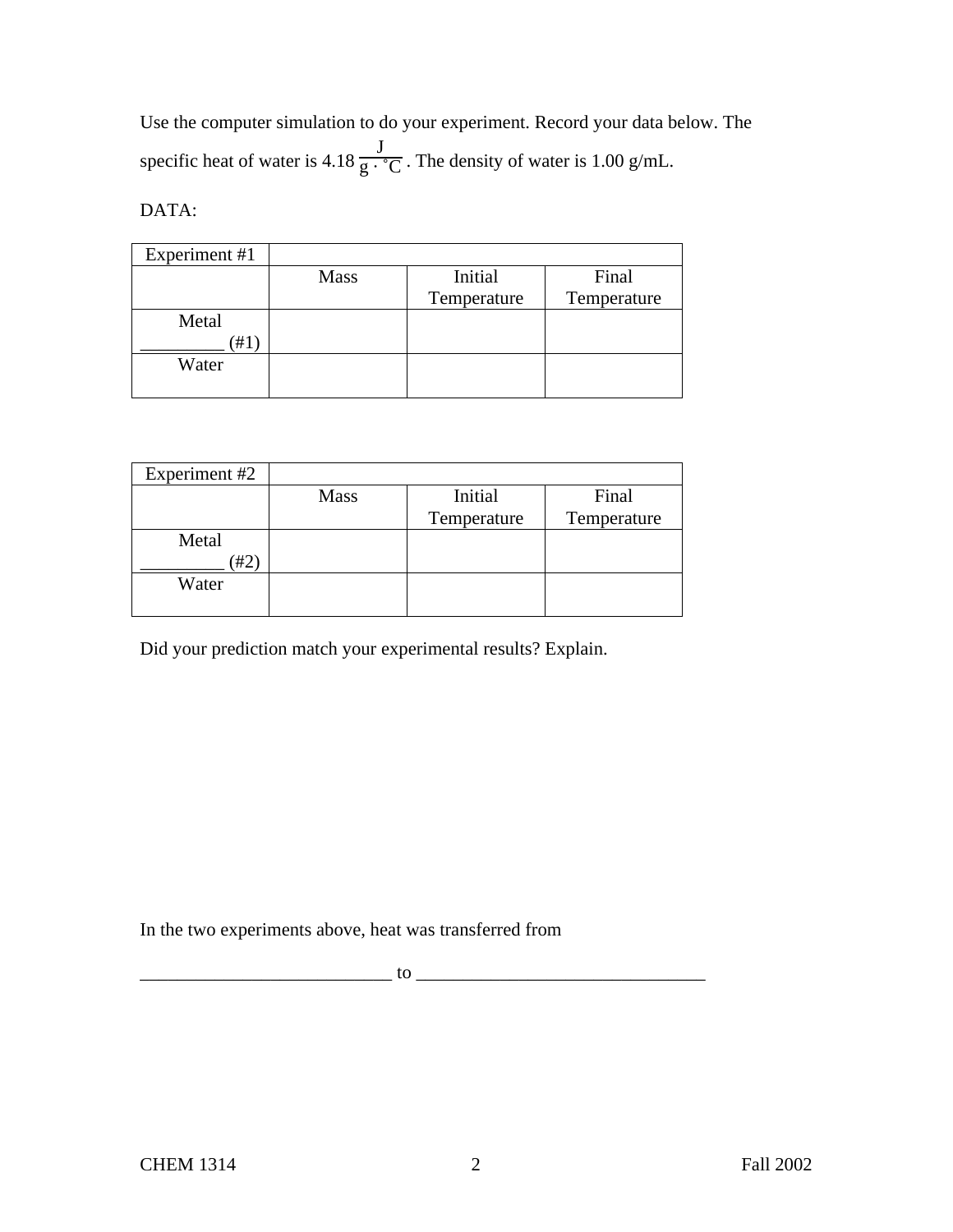### CALCULATIONS:

For each experiment calculate the heat that was exchanged (absorbed or released) by the water. You may use the formula  $q = mc\Delta T$ . Show all steps and be sure to include units in all steps and in your answer. Be sure to indicate the "sign" (i.e. positive or negative).

For each experiment calculate the heat that was exchanged (absorbed or released) by the metal. Show all steps and be sure to include units in all steps and in your answer. Be sure to indicate the "sign" (i.e. positive or negative).

Compare the values of the heat exchanged by the water and the metal. Within experimental error, was the Law of Conservation of Energy obeyed?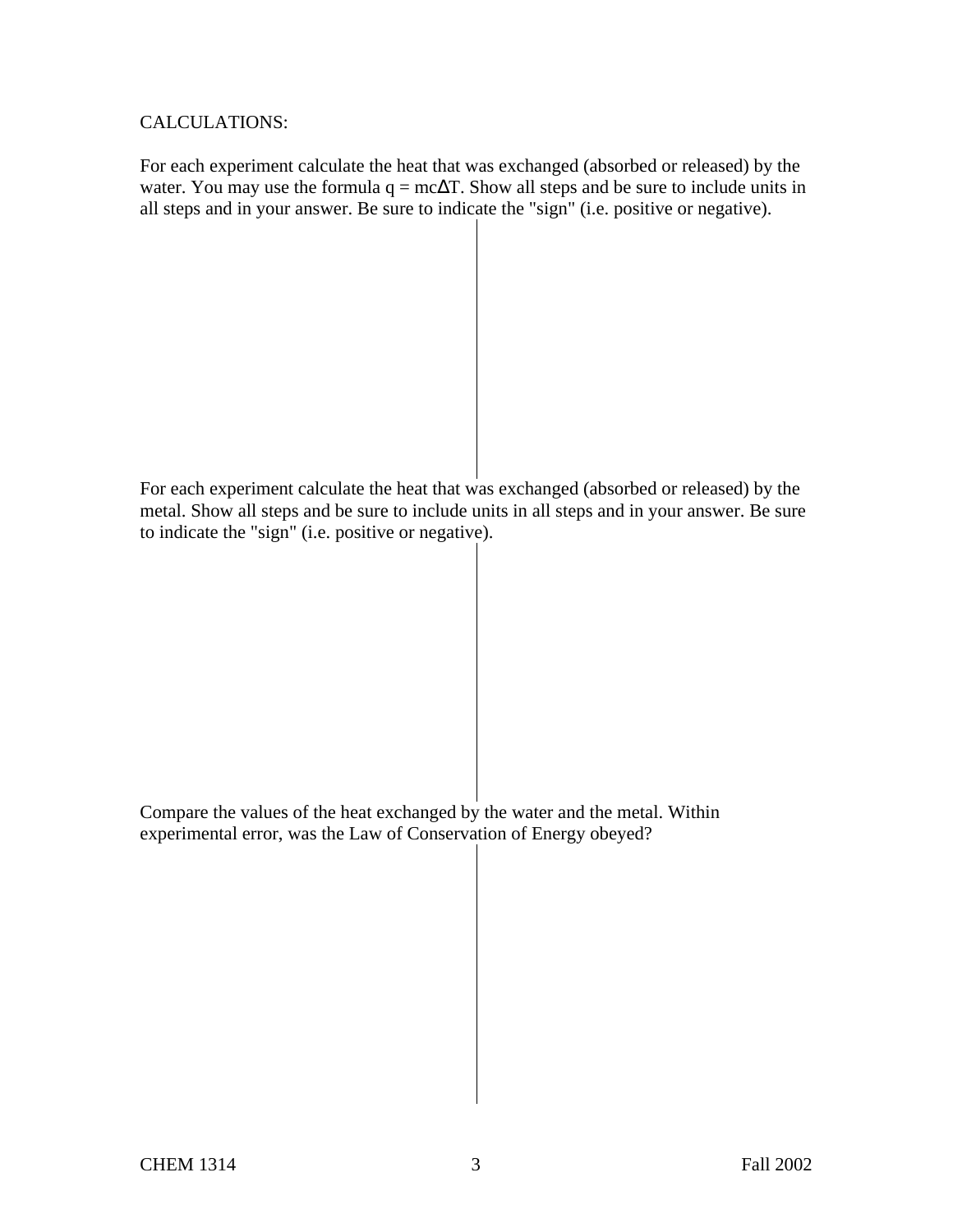# ACTIVITY #2:

If you double the mass of metal #1, keeping everything else the same, what will happen to the ∆T of the water ?

If you double the mass of water, keeping everything else the same, what will happen to the ∆T of the water?

Do these two experiments using the computer simulation.

DATA:

| Experiment #1 |             |             |             |
|---------------|-------------|-------------|-------------|
|               | <b>Mass</b> | Initial     | Final       |
|               |             | Temperature | Temperature |
| Metal         |             |             |             |
| #1            |             |             |             |
| Water         |             |             |             |
|               |             |             |             |

| Experiment #2 |             |             |             |
|---------------|-------------|-------------|-------------|
|               | <b>Mass</b> | Initial     | Final       |
|               |             | Temperature | Temperature |
| Metal         |             |             |             |
| #2            |             |             |             |
| Water         |             |             |             |
|               |             |             |             |

Did your predictions match the results of the computer simulation? Explain.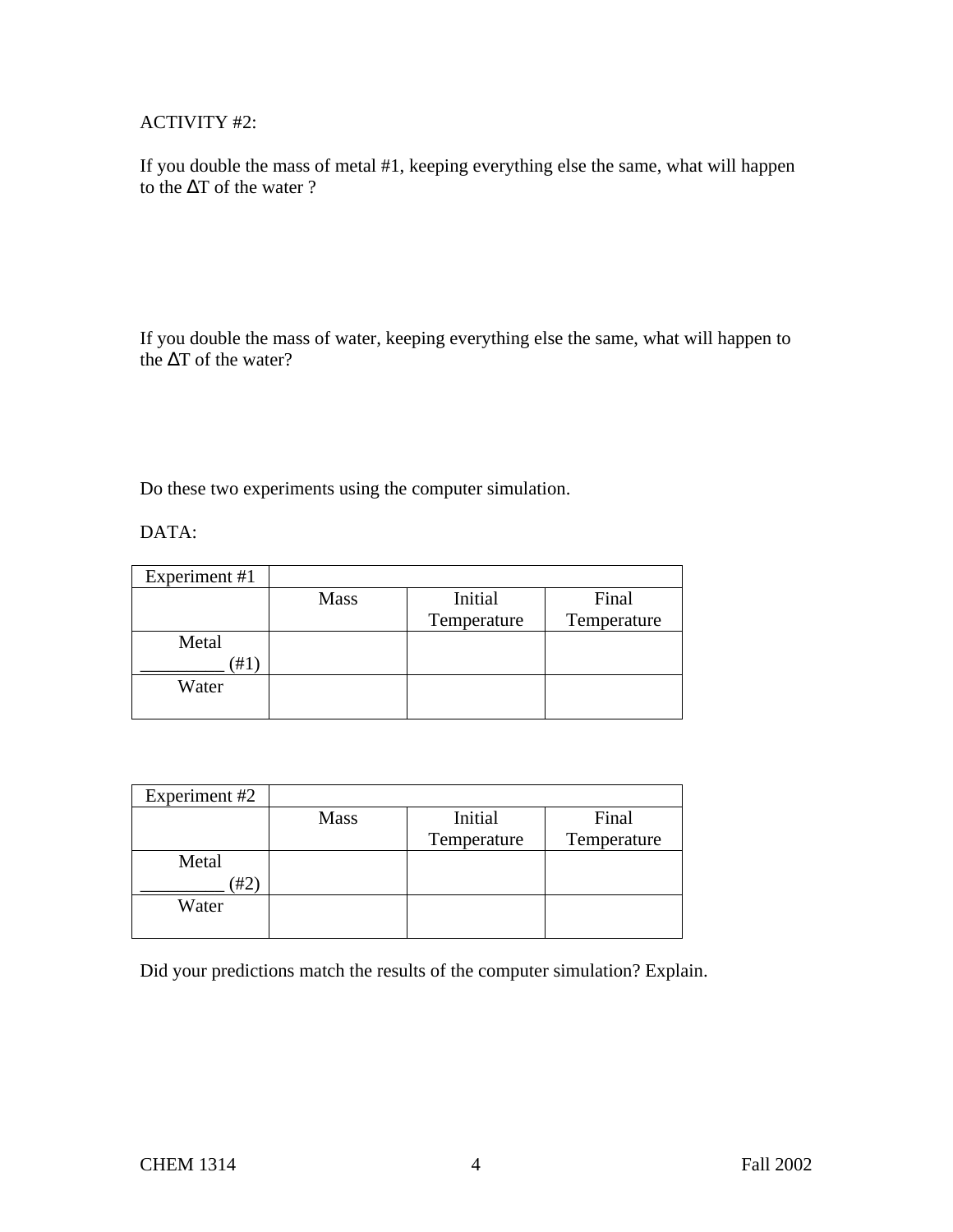## ACTIVITY #3: **Determination of the specific heat of an unknown metal**.

Choose one of the unknown metals (Metal X or Metal Y) to work with from the menu in the simulation according to the table below;

| OSU Student Number (last digit) | <b>Unknown Metal</b> |
|---------------------------------|----------------------|
|                                 |                      |
| 5 - 9                           |                      |

Your Metal is,

Design and carry out an experiment that will help you determine the specific heat of this metal.

Describe the Procedure you used to determine the specific heat of the unknown metal:

What observations did you collect?: (You may or may not need all of the cells below.)